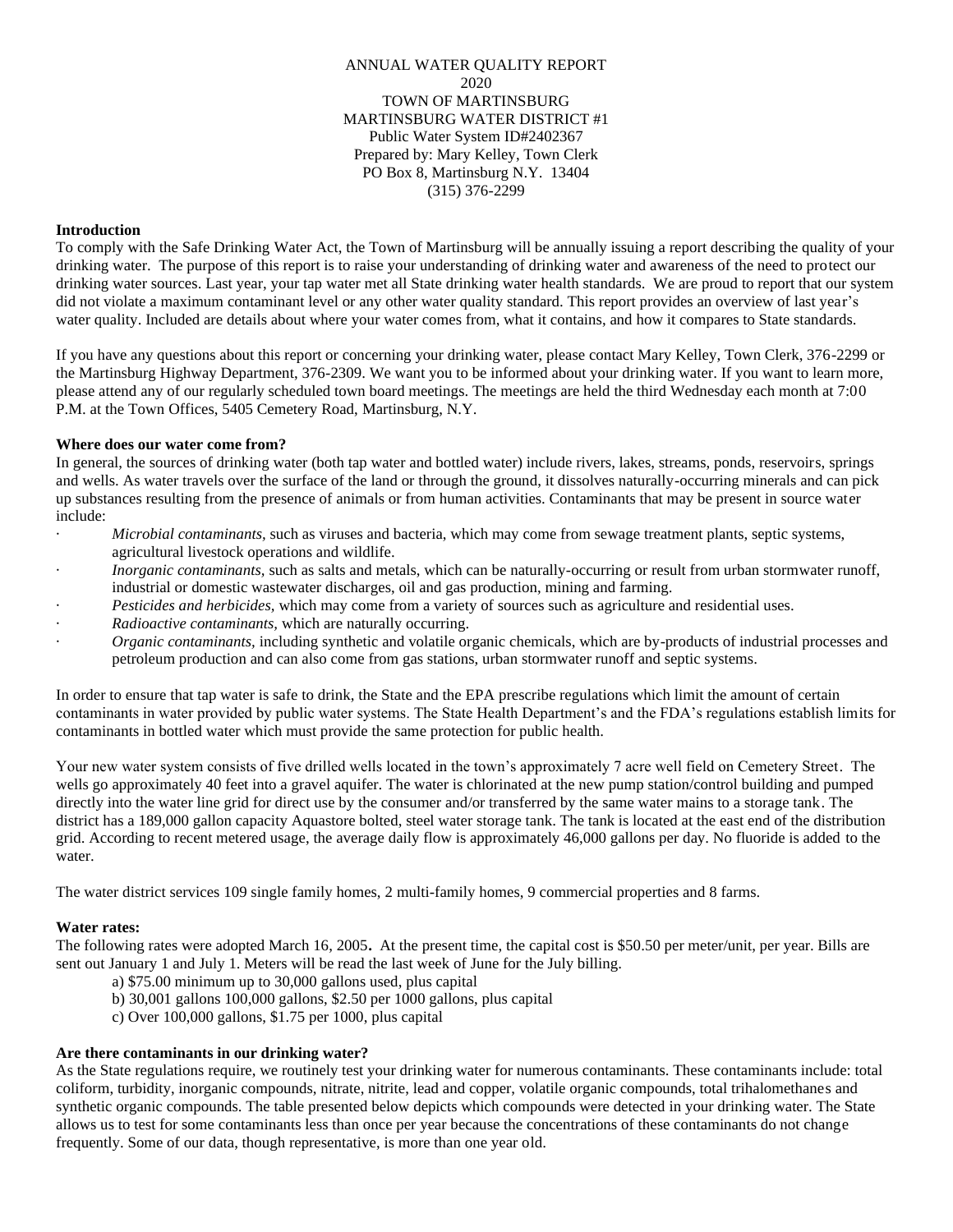It should be noted that all drinking water, including bottled drinking water, may be reasonably expected to contain at least small amounts of some contaminants. The presence of contaminants does not necessarily indicate that water poses a health risk. More information about contaminants and potential health effects can be obtained by calling the EPA's Safe Drinking Water Hotline (800- 426-4791) or the New York State Department of Health, Watertown Office, 317 Washington St., Watertown, New York 13601, 315- 785-2277.

| <b>TEST RESULTS</b>     |                |            |                          |       |     |                              |  |  |  |  |
|-------------------------|----------------|------------|--------------------------|-------|-----|------------------------------|--|--|--|--|
| <b>CONTAMINANT</b>      | Violation      | Date of    | Level                    | Unit  |     | Likely Source of             |  |  |  |  |
|                         | Y or N         | Sample     | Detected Measurement MCL |       |     | Contamination                |  |  |  |  |
| <b>Radioactive</b>      |                |            |                          |       |     |                              |  |  |  |  |
| <b>Contaminants</b>     |                |            |                          |       |     |                              |  |  |  |  |
| Gross alpha activity    |                |            |                          |       |     |                              |  |  |  |  |
| (including radium-226,  | N <sub>0</sub> | 12/19/2018 | $-0.153$                 | pCi/L | -15 | Erosion of natural deposits. |  |  |  |  |
| But excluding radon and |                |            |                          |       |     |                              |  |  |  |  |
| uranium)                |                |            |                          |       |     |                              |  |  |  |  |
| Radium - 226            | No             | 12/19/2018 | 0.000                    | pCi/L | 5   | Erosion of natural deposits  |  |  |  |  |
| $Radium - 228$          | No             | 12/19/2018 | 0.198                    | pCi/L |     | Erosion of natural deposits  |  |  |  |  |

| <b>Inorganics</b>                                                                                                     |    |                       |       |                 |     |                                                                                                                                                                      |
|-----------------------------------------------------------------------------------------------------------------------|----|-----------------------|-------|-----------------|-----|----------------------------------------------------------------------------------------------------------------------------------------------------------------------|
| Barium                                                                                                                | No | 11/09/20<br>Composite | .0624 | mg/1            | 2   | Discharge of drilling wastes;<br>discharge from metal refineries;<br>erosion of natural deposits.                                                                    |
| Fluoride                                                                                                              | No | 08/14/17              | < 0.2 | mg/l            | 2.2 | Erosion of natural deposits; water<br>additive that promotes strong teeth;<br>discharge from fertilizer and<br>aluminum factories.                                   |
| Nitrogen, Nitrate                                                                                                     | No | 12/10/20              | 2.9   | mg/1            | 10  | Soil runoff.                                                                                                                                                         |
| <b>Disinfection ByProducts</b>                                                                                        |    |                       |       |                 |     |                                                                                                                                                                      |
| <b>Total Trihalomethanes</b><br>(TTHMs-chloroform,<br>bromodichloromethane,<br>dibromochloromethane,<br>and bromoform | No | 08/15/19              | 12.6  | $\frac{u g}{l}$ | 80  | By-Product of drinking water<br>chlorination needed to kill harmful<br>organisms. TTHMs are formed<br>when source water contains large<br>amounts of organic matter. |
| Haloacetic Acids(mono-<br>,di-,and trichloroacetic<br>acid and mono- and di-<br>bromoacetic acid)                     | No | 08/15/19              | 9.6   | $\frac{u g}{l}$ | 60  | By-Product of drinking water<br>disinfection needed to kill harmful<br>organisms.                                                                                    |

Monthly testing for coliform was negative.

In September, 2020 we collected and analyzed 10 samples for lead. The action level for lead was not exceeded at any site tested. 90<sup>th</sup> percentile lead  $-2.8$  ppb. Lead limit is 15.

The source of lead in drinking water may come from corrosion of household plumbing systems or erosion of natural deposits.

In September, 2020 we collected and analyzed samples for copper.  $90<sup>th</sup>$  percentile copper –  $1136$  ppb. The action level for copper was not exceeded at any site. Copper limit is 1300.

The source of copper in drinking water may come from corrosion of household plumbing systems; erosion of natural deposits; leaching from wood preservatives.

Copper is an essential nutrient, but some people who drink water containing copper in excess of the action level over a relatively short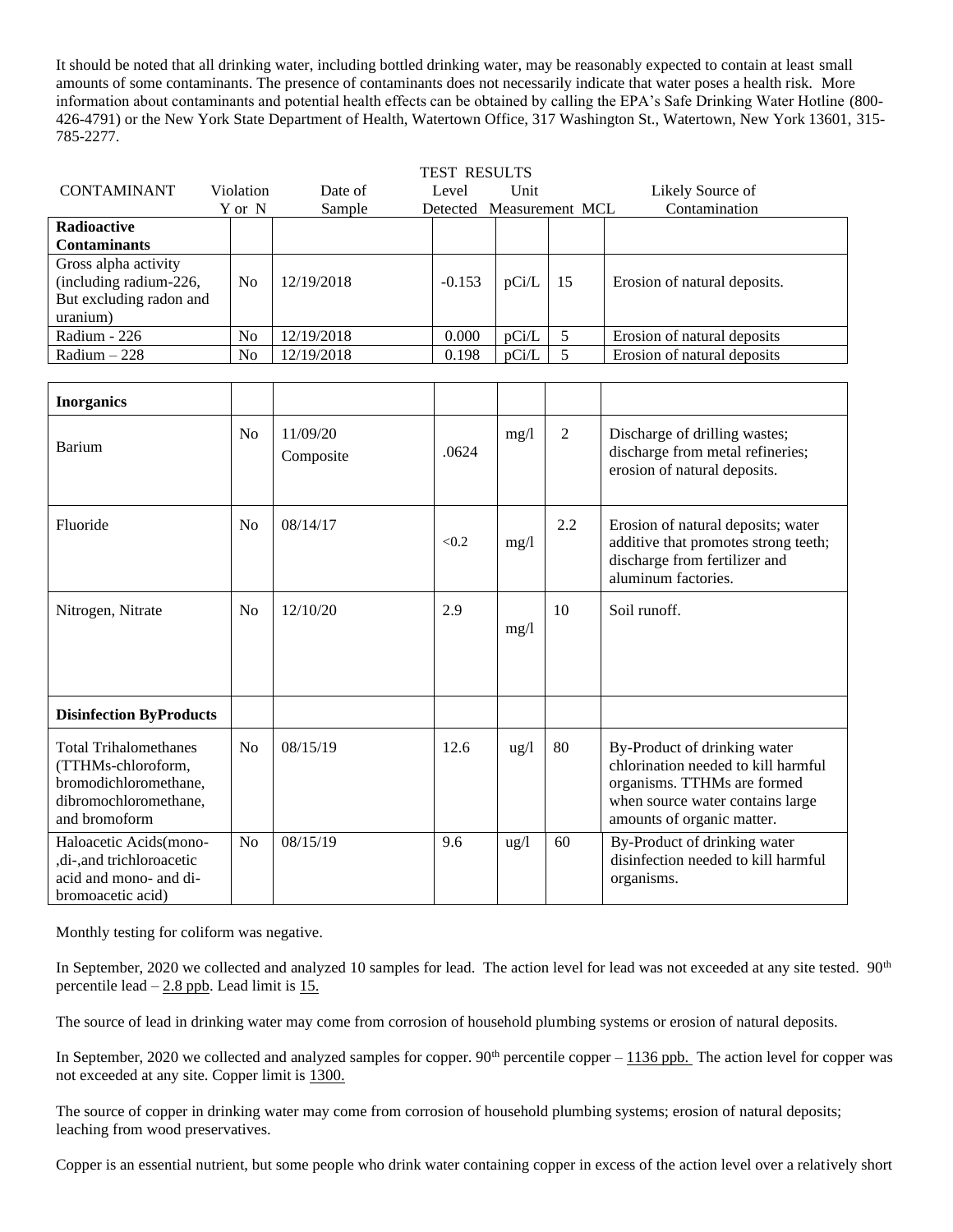amount of time could experience gastrointestinal distress. Some people who drink water containing copper in excess of the action level over many years could suffer liver or kidney damage. People with Wilson's Disease should consult their personal doctor.

We have learned through our testing that some contaminants have been detected; however, these contaminants were detected below New York State requirements.

# **Definitions:**

*Maximum Contaminant Level (MCL):* The highest level of a contaminant that is allowed in drinking water. MCLs are set as close to the MCLGs are feasible.

*Maximum Contaminant Level Goal (MCLG):* The level of a contaminant in drinking water below which there is no known or expected risk to health. MCLGs allow for a margin of safety.

**Picocuries per liter(pCi/L):** A measure of the radioactivity in water.

*Milligrams per liter(mg/l):* Corresponds to one part of liquid in one million parts of liquid (parts per million-ppm). *Micrograms per liter(ug/l):* Corresponds to one part liquid in one billion parts of liquid (parts per billion-ppb).

# **Do I need to take special precautions?**

Although our drinking water met or exceeded state and federal regulations, some people may be more vulnerable to disease causing microorganisms or pathogens in drinking water than the general population. Immuno-compromised persons such as persons with cancer undergoing chemotherapy, persons who have undergone organ transplants, people with HIV/AIDS or other immune system disorders, some elderly, and infants can be particularly at risk from infections. These people should seek advice from their health care provider about drinking water. EPA/CDC guidelines on appropriate means to lessen the risk of infection by Cryptosporidium, Giardia and other microbial pathogens are available from the Safe Drinking Water Hotline (800-426-4791).

### **Indoor Water Conservation Tips**

### **General**

- Never pour water down the drain when there may be another use for it. Use it to water your indoor plants and garden.
- Repair dripping faucets by replacing washers. One drop per second wastes 2,700 gallons of water per year!
- Check all plumbing for leaks. Have leaks repaired by a plumber.
- Retrofit all household faucets by installing aerators with flow restrictors.
- Install an instant hot water heater on your sink.
- Insulate your water pipes to reduce heat loss and prevent them from breaking.
- Install a water-softening system only when the minerals in the water would damage your pipes. Turn softener off while on vacation.
- Choose appliances that are more energy and water efficient.

### **Bathroom**

- Consider purchasing a low-volume toilet that uses less than half the water of older models.
- Install a toilet displacement device to cut down on the amount of water needed to flush. Place a one-gallon plastic jug of water into the tank to displace toilet flow (do not use a brick, it may dissolve and loose pieces may cause damage to the internal parts.) Be sure installation does not interfere with the operating parts.
- Replace showerhead with an ultra-low-flow version.
- Place a bucket in the shower to catch excess water for watering plants.
- Avoid flushing the toilet unnecessarily. Dispose of tissue, insects and other similar waste in the trash rather than the toilet.
- Avoid taking baths take short showers turn on water only to get wet and lather and then again to rinse off.
- Avoid letting the water run while brushing your teeth, washing your face or shaving.

### **Kitchen**

- Operate automatic dishwashers only when they are fully loaded. Use the "light wash" feature, if available, to use less water.
- Hand wash dishes by filling two containers one with soapy water and the other with rinse water containing a small amount of chlorine bleach.
- Clean vegetables in a pan filled with water rather than running water from the tap.
- Start a compost pile as an alternate method of disposing of food waste or simply dispose of food in the garbage. (Kitchen sink disposals require a lot of water to operate properly.)
- Store drinking water in the refrigerator. Do not let the tap run while you are waiting for water to cool.
- Avoid wasting water waiting for it to get hot. Capture it for other uses such as plant watering or heat it on the stove or in a microwave.
- Avoid rinsing dishes before placing them in t he dishwasher; just remove large particles of food. (Most dishwashers can clean soiled dishes very well, so dishes do not have to be rinsed before washing.)
- Avoid using running water to thaw meat or other frozen foods. Defrost food overnight in the refrigerator or use the defrost setting on your microwave oven.

### **Laundry**

• Operate automatic clothes washers only when they are fully loaded or set the water level for the size of your load.\

### **Outdoor Water Conservation Tips**

- Check your well pump periodically. If the automatic pump turns on and off while water is not being used, you have a leak.
- Plant native and/or drought-tolerant grasses, ground covers, shrubs and trees. Once established, they do not need water as frequently and